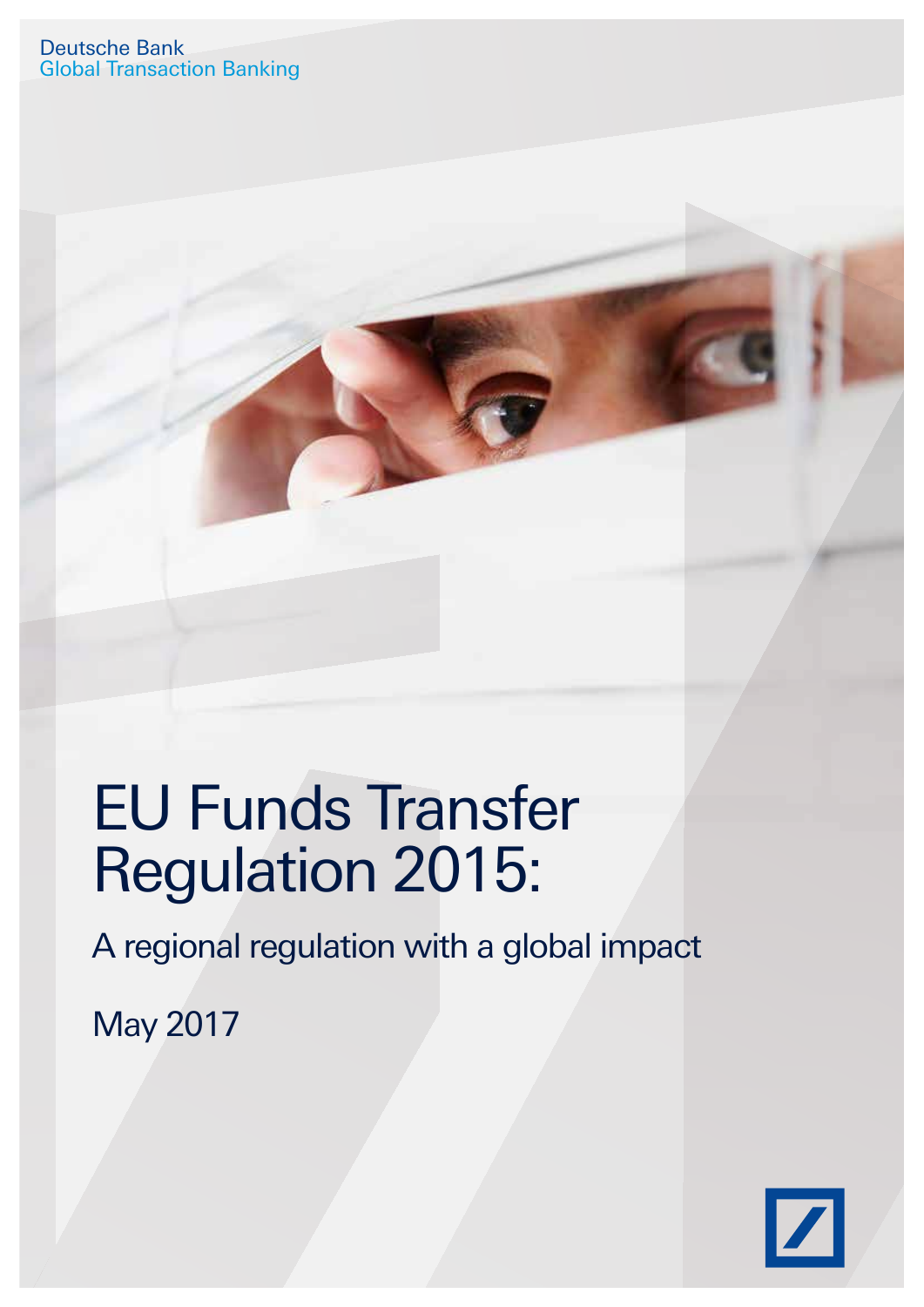## **Contents**

| 1. | Introduction                                                      | 3              |
|----|-------------------------------------------------------------------|----------------|
| 2. | Section One: Reinforcing payments' regulatory foundations         | 4              |
|    | A co-ordinated approach: is FATF enough?                          | $\overline{4}$ |
| 3. | Section Two: Understanding the scope and requirements of FTR 2015 | 6              |
|    | Who must comply?                                                  | 6              |
|    | Minimum/maximum information requirements                          | $\overline{7}$ |
|    | Where and how information should be transmitted                   | 8              |
|    | Assurance of accuracy of payer information                        | 9              |
|    | Detection and verification requirements                           | 9              |
|    | Handling of insufficient information                              | 10             |
| 4. | Section Three: Overcoming the barriers to implementation          | 13             |
|    | What constitutes a "repeated failure"?                            | 13             |
|    | What constitutes a "linked" transaction?                          | 13             |
|    | Is a name-number-check required?                                  | 14             |
|    | Application of FTR 2015 on the processing of SEPA Direct Debits   | 15             |
| 5. | Conclusion: FTR's potential impact: a call to action              | 16             |

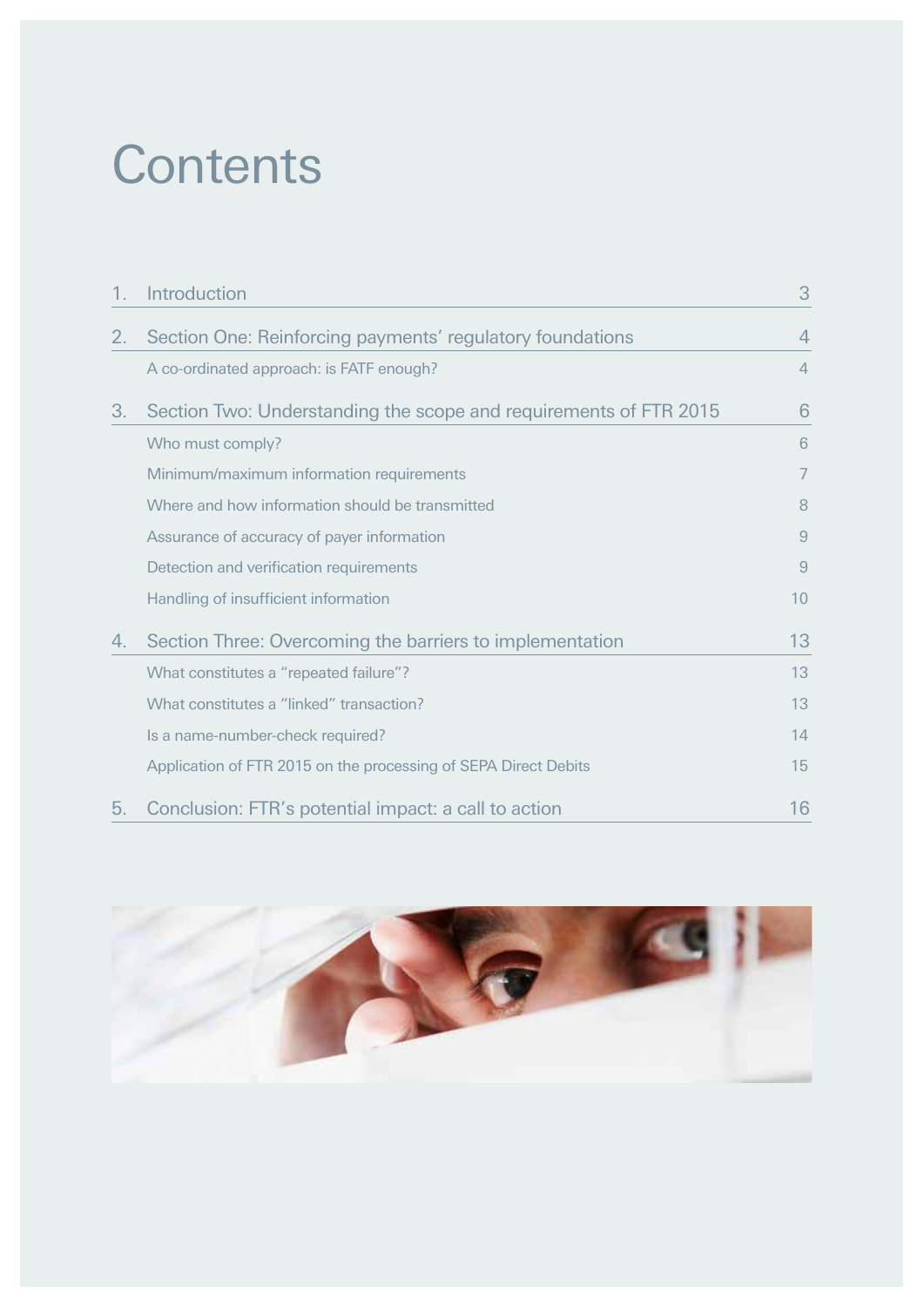### <span id="page-2-0"></span>Introduction

While the EU Funds Transfer Regulation 2015 (Regulation (EU) 2015/847), hereafter FTR 2015,1 updates and extends the existing requirements of FTR 2006,<sup>2</sup> the changes and challenges it brings are more significant than meet the eye.

With its requirements becoming applicable on June 26, 2017, there are a number of implementation hurdles ahead. One such stumbling block is the significant room for interpretation that currently exists within FTR 2015, with several aspects of the regulation prompting more questions than answers as it does not set out in detail what Payment Service Providers (PSPs) should do to comply.

The issue is, if the requirements are unclear or open to interpretation, disruptions to payment flows or unintended breaches of the regulation may likely occur, as well as a fragmentation to the regulatory landscape. This may not only lead to a negative impact on individual banks, but also on senior managers who are personally liable for the organisation's controls. Above all, a lack of clarity and focus could also harm the effectiveness of the regulation in achieving its objective: to increase the effectiveness of the fight against money laundering and terrorist financing.

As such, a common understanding among financial institutions and regulators of the scope and requirements of FTR 2015 will be necessary to help address industry

concerns around anti-money laundering and counter-terrorist financing – and to prevent unnecessary payment disruption post-June 26.

At the beginning of April 2017, the European Supervisory Authorities (ESAs) issued draft guidelines relating to FTR 2015 and launched a public consultation.<sup>3</sup> The draft guidelines, while intended to promote the development of a common understanding to ensure a consistent application of EU law, do not, however, aim to achieve maximum harmonisation of PSPs' approaches to complying with FTR 2015.

We hope that this whitepaper will contribute towards a common understanding, while pinpointing key areas where further clarification would be welcomed.

Should you wish to discuss any of the topics raised in more detail, don't hesitate to contact your local Deutsche Bank representative.

Significant room for interpretation currently exists within FTR 2015



Christian Westerhaus Head of Product & Strategy, Institutional Cash Management, Deutsche Bank

1 Source: http://eur-lex.europa.eu/legal-content/EN/TXT/?uri=celex:32015R0847 2 Source: http://eur-lex.europa.eu/legal-content/EN/TXT/?uri=celex:32006R1781

3 Source: http://www.eba.europa.eu/regulation-and-policy/anti-money-laundering-and-e-money/guidelines-to-preventtransfers-of-funds-can-be-abused-for-ml-and-tf/-/regulatory-activity/consultation-paper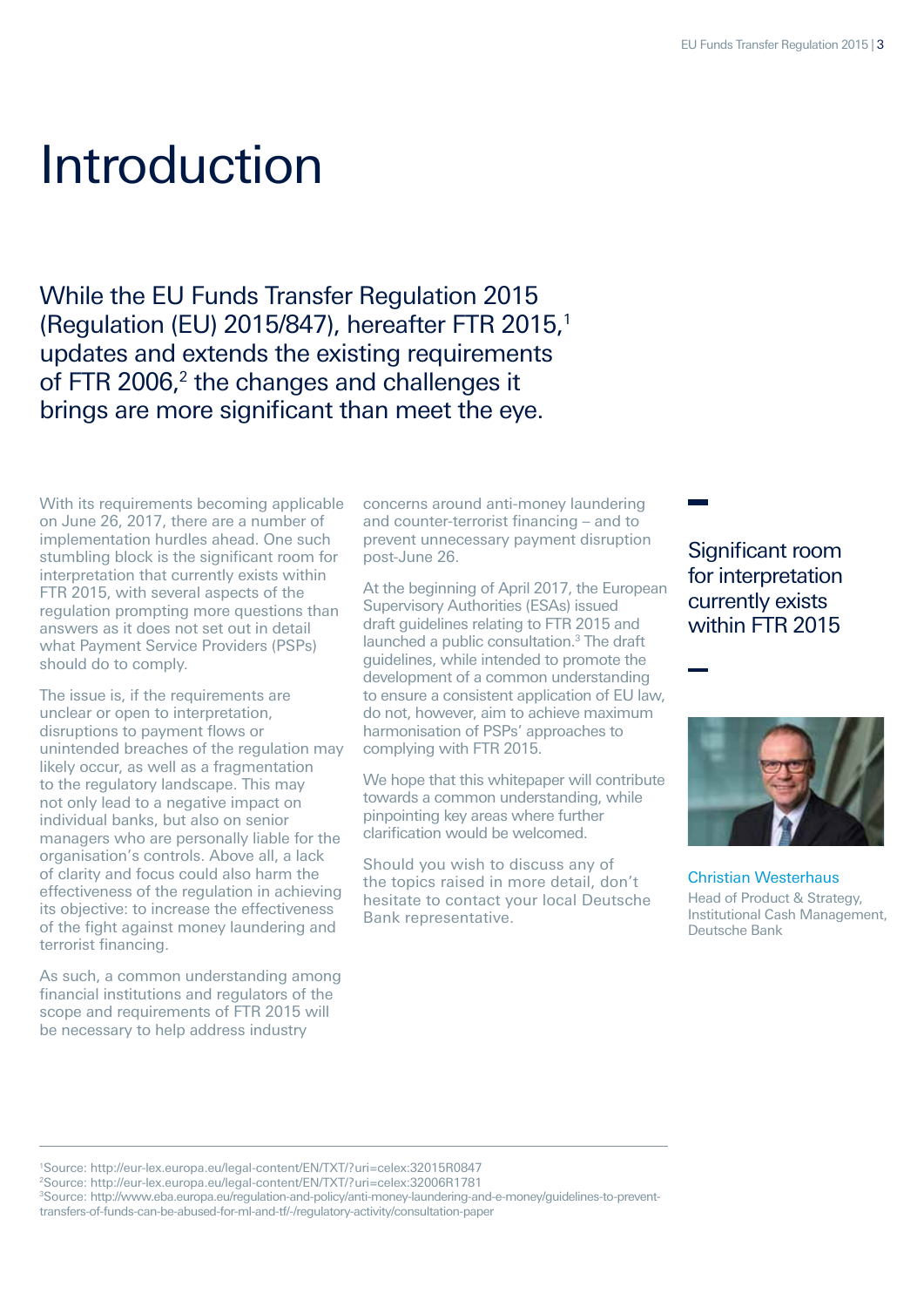### Section One: Reinforcing payments' regulatory foundations

In recent years, governments and regulators worldwide have sought to update and strengthen anti-money laundering (AML) and counter-terrorist financing (CTF) regulation. FTR 2015 plays an important role in this regulatory drive.

The purpose of FTR 2015, which becomes applicable on June 26, 2017, is to ensure traceability of payment transactions – a powerful tool in the prevention, detection and investigation of money laundering and terrorist financing.

The regulation updates and extends the existing requirements of its predecessor, FTR 2006, and aims to give effect to updated international AML/CTF standards set by the Financial Action Task Force (FATF), namely Recommendation 16 on wire transfers.

As such, FTR 2015 broadens the regulatory requirements around the information relating to payers and payees that must accompany a transfer of funds, sent or received in any currency, when either the payer's or payee's Payment Service Provider (PSP), or an intermediary PSP, is established in the European Union (EU) or the European Economic Area (EEA).

It is worth noting that the effective date of FTR 2015 has been aligned with that of the EU's fourth Anti Money Laundering Directive (AMLD IV) to help ensure the smooth introduction of the new AML/

#### <span id="page-3-0"></span>A co-ordinated approach: is FATF enough?

Established in 1989, FATF is an inter-governmental body whose mandate is to set standards and promote the effective implementation of legal, regulatory and operational measures for combating money laundering, terrorist financing and the financing of proliferation of weapons of mass destruction.

The FATF Recommendations, updated in February 2012, set out a comprehensive and consistent framework for achieving this. These Recommendations are, however, non-binding since "countries have diverse legal, administrative and operational frameworks and different financial systems and so cannot all take identical measures to counter these threats".4

Often, this means that these standards are neither immediately nor fully transposed into the local laws of FATF member states, or in some cases they are transposed in deviation to FATF recommendations.

Therefore, in many countries, similar – though not identical – standards apply. In turn, this creates an uneven terrain of AML/CTF measures upon which regulations such as FTR 2015 attempt to build their foundations.

At Deutsche Bank, we believe that a comprehensive AML/CTF regulatory framework is essential for enabling financial institutions to make a meaningful contribution to the prevention of illegal activities. Indeed, failure to achieve this could lead to significant societal repercussions.

4 Source: http://www.fatf-gafi.org/publications/fatfrecommendations/documents/fatf-recommendations.html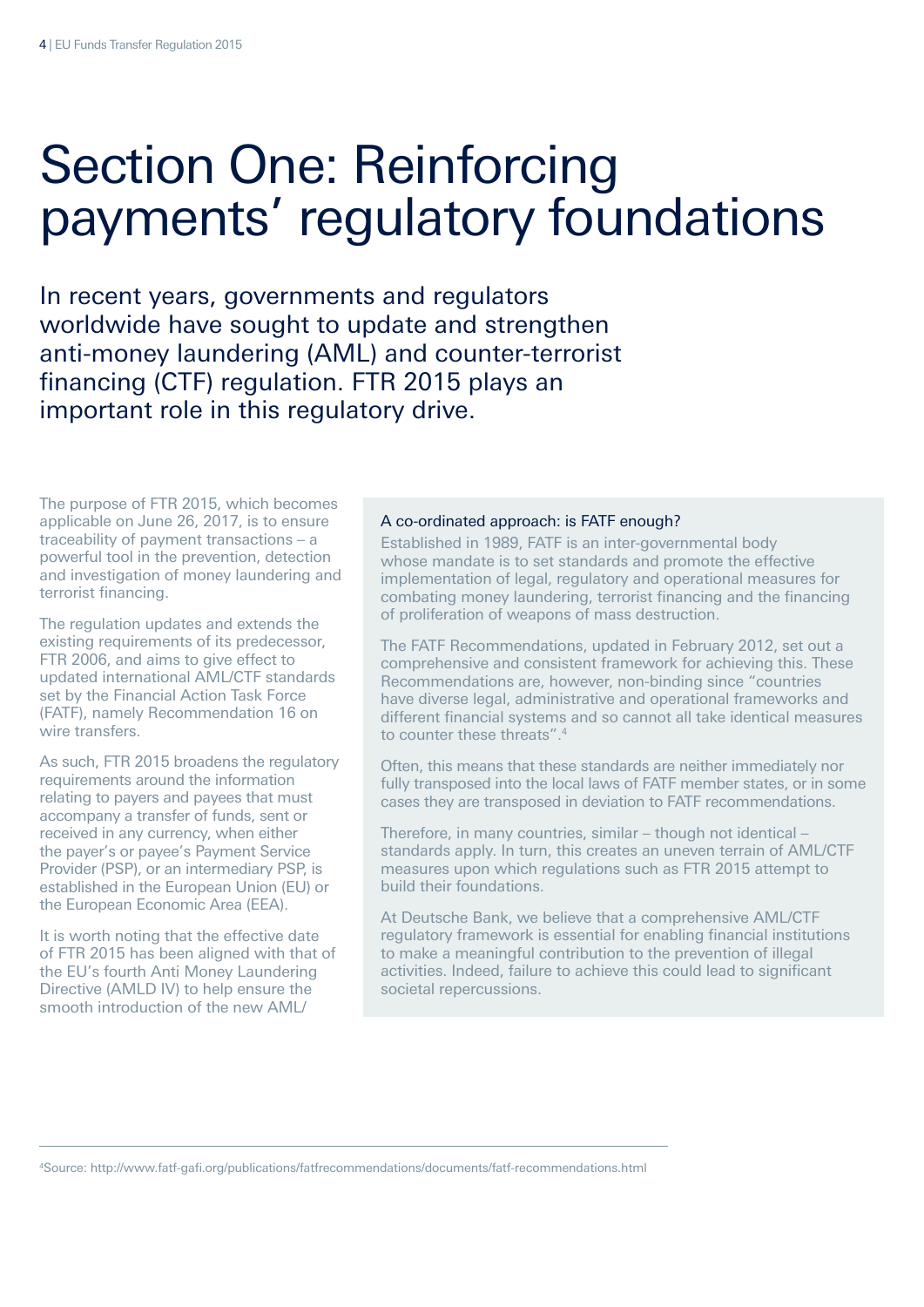

CTF framework within the EU. The two initiatives are not interdependent; rather, they are part of a wider effort by the EU to crack down on global illicit financial flows.

The sheer scale of money laundering alone is a significant incentive for governments and regulators to intensify their fight against it. According to estimates from the United Nations Office on Drugs and Crime (UNODC), annual global money laundering flows account for 2%-5% of global GDP, equivalent to USD 800 billion-USD 2 trillion.<sup>5</sup> This activity can significantly undermine the integrity and stability of the financial sector, as well as the broader economy and society as a whole.

Keeping one step ahead of illicit activities is, however, becoming more of a challenge since modern technology gives rise to increasingly sophisticated methods of money laundering. In addition, the interconnectedness of today's global economy means that more cross-border transactions are taking place, and these can be harder to monitor end-to-end for suspicious activity. This is precisely why co-ordinated regulatory action on AML/ CTF is so important.

FTR 2015 broadens the regulatory requirements around the information relating to payers and payees

5 Source: http://www.pwc.com/gx/en/services/advisory/forensics/economic-crime-survey/anti-moneylaundering.html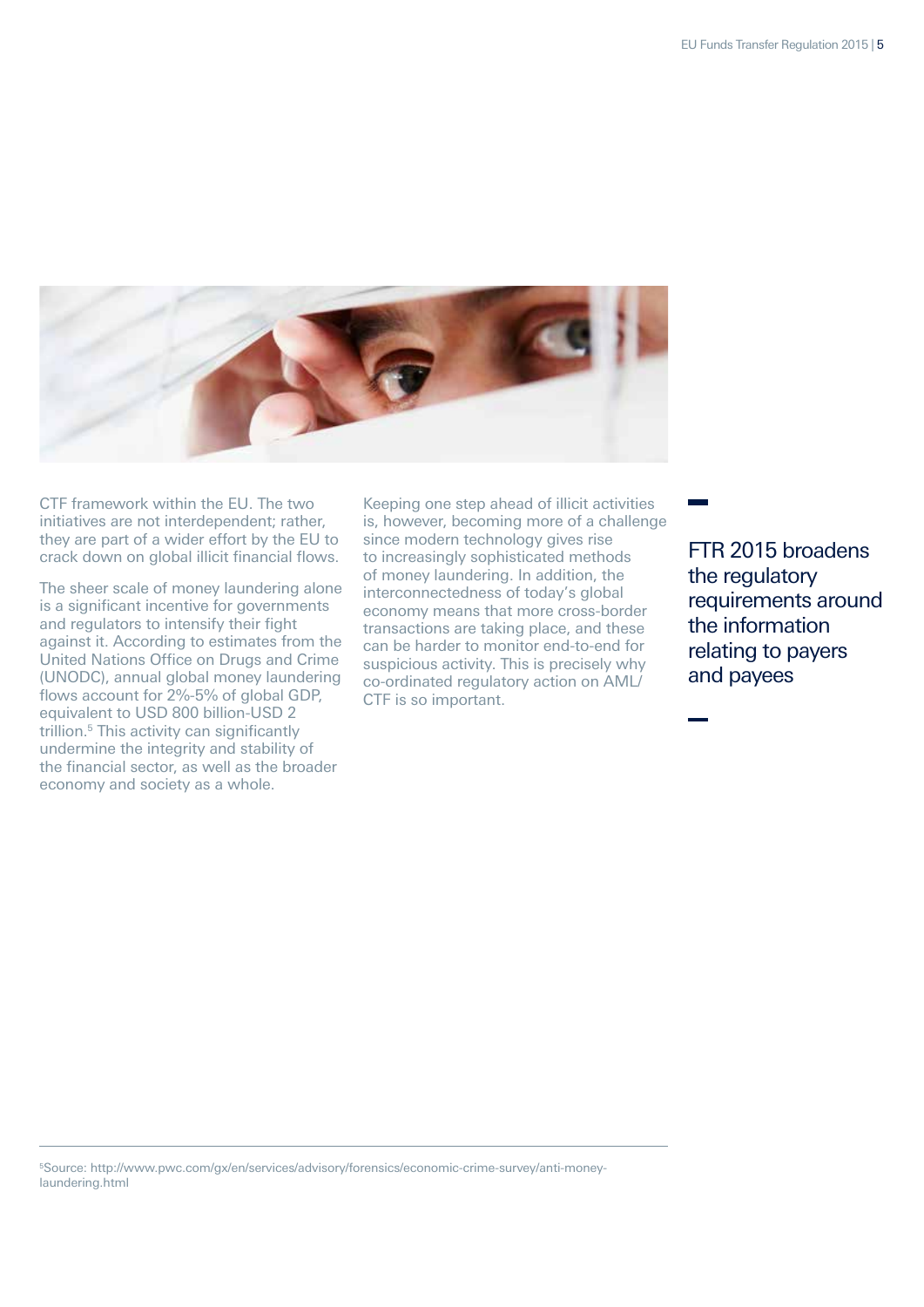### <span id="page-5-0"></span>Section Two: Understanding the scope and requirements of FTR 2015

Since FTR 2015 is the result of repealing and updating FTR 2006, the updated regulation does not change existing principles per se, but extends the currently applicable requirements. The incoming changes therefore represent an evolution of existing AML and CTF measures, rather than a revolution.

Nevertheless, its impact should not be underestimated. Most notably, FTR 2015:

|    | Imposes additional requirements<br>on intermediary PSPs to implement<br>effective procedures to detect whether<br>regulatory required information is<br>transmitted with a transfer of funds. | The transmission of payee details (name and account) is already<br>a market standard (for SEPA Credit Transfers, transmitting<br>the payee's name and account number is even mandatory<br>pursuant to EU Reg. 2012/260). Nevertheless, making this a<br>FTR 2015 requirement constitutes an important change. By   |  |  |  |
|----|-----------------------------------------------------------------------------------------------------------------------------------------------------------------------------------------------|--------------------------------------------------------------------------------------------------------------------------------------------------------------------------------------------------------------------------------------------------------------------------------------------------------------------|--|--|--|
|    | Requires transmission of payee<br>information.                                                                                                                                                | making transmission of information on the payee mandatory,<br>FTR's "Detection Requirements" now also relate to the payee<br>information. Accordingly, transfers of funds must be checked for<br>this information, and, if not sufficiently transmitted, the receiving                                             |  |  |  |
| 3. | Sets higher (qualitative) standards<br>on PSPs to implement effective<br>procedures to detect missing/<br>insufficient information.                                                           | PSP must consider this when deciding whether to execute,<br>suspend or reject the transfer. In addition, insufficient transmission<br>constitutes a "failure" that, if occurring repeatedly, might trigger<br>measures against that PSP and might have to be reported to the<br>respective regulatory authorities. |  |  |  |

#### <span id="page-5-1"></span>Who must comply?

As outlined, FTR 2015 applies to a transfer of funds, in any currency, sent or received by a PSP, or an intermediary PSP, established in the EU or any of the three additional countries of the EEA (Iceland, Liechtenstein, and Norway).

#### Impact on PSU

Importantly, FTR 2015 does not impose any obligations on payment service users directly. It is the PSPs that are responsible and must ensure that FTR 2015 requirements are complied with.

#### Impact on PSPs outside the EEA

Despite being a regional regulation, all financial institutions – regardless of location – must be aware of its global repercussions. Transfers sent from outside the EEA to a PSP established in the EEA will have to be checked by that PSP for

#### Other regulatory obligations

Within the EEA, the FTR 2015 requirements apply without prejudice to any other regulatory obligations. Regulation (EU) 260/2012, which lays down additional information requirements for credit transfers and direct debits made in euro, must therefore (continue to) be observed as well. Similarly, more rigid control requirements deriving from other EEA and local legislations, such as anti-financial-crime regulations, are not altered by FTR 2015.

transmission of certain information. While a PSP established outside the EEA cannot breach FTR 2015 requirements when sending transfers, it should still consider sending all the information required under FTR 2015 when sending a transfer to the EEA. This will, of course, only be possible to the extent permissible by the PSP's respective local law, in particular, local data protection laws.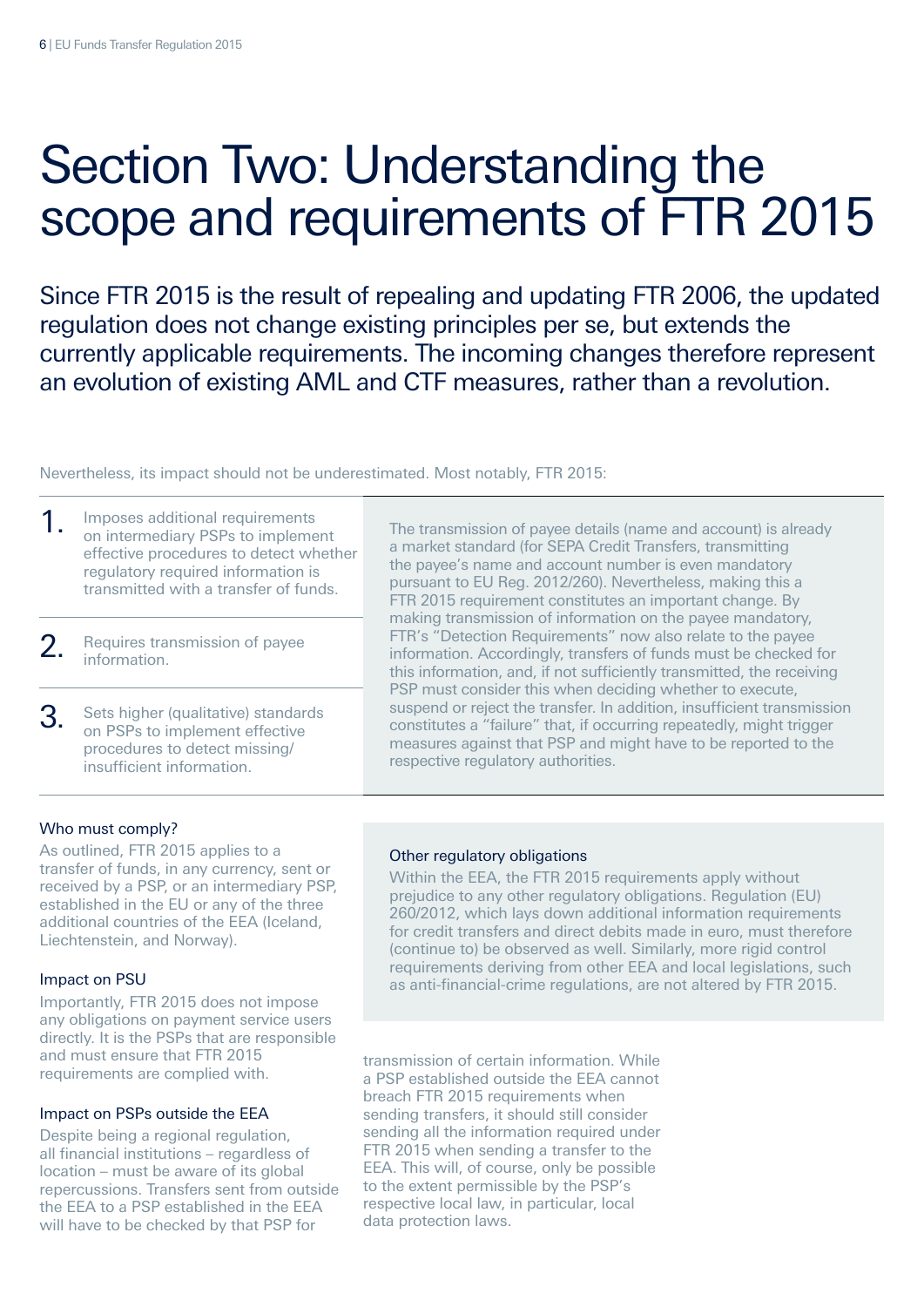#### FTR 2015 geography

FTR 2015 applies to all countries of the EU and the three additional countries of the EEA. It may also apply to countries/territories sharing a monetary union with an EU member state, such as Monaco and the Channel Islands – subject to an application and successful approval process. Transfers of funds between these countries/territories and the relevant EU member state will then be treated as transfers of funds within this particular EU member state.

In scope are all transfers of funds:





From within the EEA to outside the EEA







For FTR 2015 to apply, only one PSP in the payment chain has to be established in the EEA.

'Established' refers to the account maintaining unit, so it is not important where the entity is registered.

#### Information requirements

Under FTR 2015, the payer's PSP must ensure that certain information accompanies a transfer of funds. Similarly, intermediary PSPs are required to ensure that all information on the payer and payee that is received must be retained with the transfer of funds.

The information requirements differ depending on the location of the PSPs involved in the transaction chain, and the amount of the payment transaction:

#### <span id="page-6-0"></span>1. Minimum/maximum information requirements

In principle, the following information must be transmitted with a transfer of funds pursuant to FTR 2015:

- Name of the payer
- Payer's account number
- Payer's address
- Name of the payee
- Payee's account number

#### **Exceptions**

Therefore:

A branch that is established outside of the EEA is not in scope of FTR 2015 requirements

However, there are some exceptions where less or other information may be transmitted instead:

- Depending on the scenario, less information can be transmitted (see table overleaf).
- Instead of the payer's address, transmission of an official personal document number, customer identification number, or date and place of birth would be allowed as well.
- Where a transfer is not made from or to a payment account, a "unique transaction identifier" which permits traceability back to the payer/payee must be transmitted instead of the respective (non-existent) payment account number.
- Where individual transfers of a single payer are batched together and the payees' PSPs are established outside the EEA, the individual transfers bundled in the batch file do not have to be accompanied by information on the payer provided that the batch file contains the information on the payer and that the individual transfers carry the payment account number of the payer (or a unique transaction identifier respectively).

Where an entity is established outside the EEA and its branch is established within the EEA, FTR 2015 requirements apply to such branch (however, not to the entity established outside the EEA)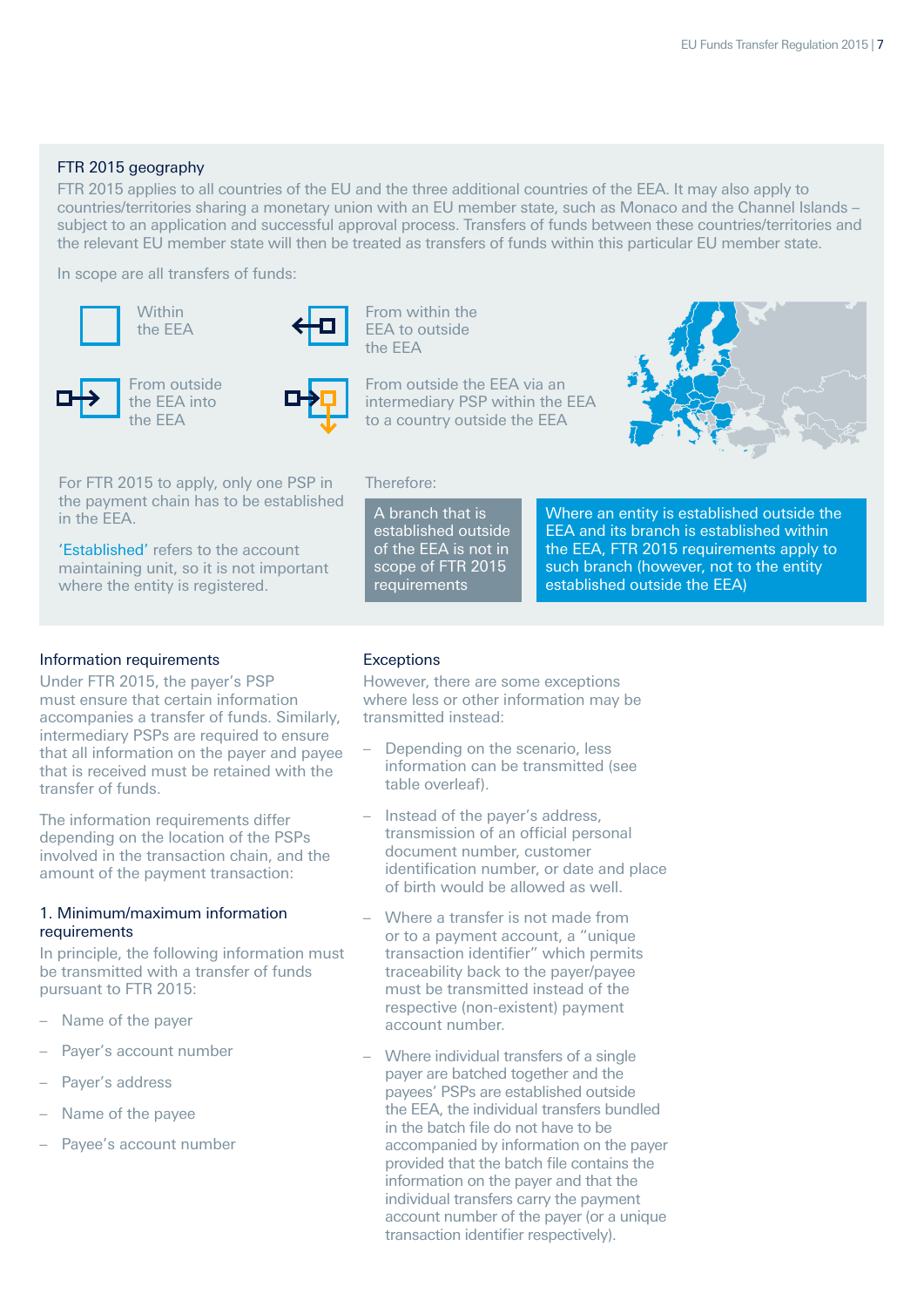#### Scenarios

From the perspective of the payer's PSP (established in the EEA), the following information must – as a minimum – be sent with a transfer of funds under FTR 2015:

|                                                                                                                                       |   | <b>Number</b> | Payer's Name Payer's Account Payer's Address Payee's Name |   | Payee's Account<br><b>Number</b> |
|---------------------------------------------------------------------------------------------------------------------------------------|---|---------------|-----------------------------------------------------------|---|----------------------------------|
| To a Payee PSP<br>established in the EEA                                                                                              |   | Y             |                                                           |   | Y                                |
| To a Payee PSP established<br>outside the EEA above EUR<br>1000 (or "linked" above EUR<br>1000)                                       | Y | Y             | Y                                                         | Y | Y                                |
| To a Payee PSP established<br>outside the EEA below EUR<br>1000 (and not "linked" above<br>EUR 1000)                                  | Y | Y             |                                                           | Y | Y                                |
| To a Payee PSP established<br>in the EEA but with<br>reason to believe that<br>the intermediary PSP is<br>established outside the EEA | Y | Y             | (Y) depending<br>on amount                                | Υ | Y                                |

Note: in case of transactions sent to/via a non-EEA country transmission of full information should always be considered (as this might be required pursuant to the respective non-EEA laws and regulations the receiving PSP has to observe).

Note the exceptions listed on page 7.

#### <span id="page-7-0"></span>2. Where and how information should be transmitted

FTR 2015 stipulates that the regulatory required information on the payer and the payee is transmitted end-to-end with the transfer. There are a number of aspects to consider around this, including:

#### a) Designated field formatting

FTR 2015 does not (directly) impose specific obligations on the payer's PSP or intermediary PSPs on how regulatory required information in relation to the payer or payee must be transmitted.

However, both the intermediary PSPs and the payee's PSP respectively must implement procedures to detect whether the information has been transmitted in a specific way. In particular, they must detect whether the regulatory required information is provided in the designated data fields as required by the conventions of the respective payment message scheme.

Therefore, if a scheme stipulates that a specific field is to be used for the

payer's name, then this field must be used and not any other. Regulatory required information in relation to the payer or payee that is not provided in the designated data fields (as required by the conventions of the respective scheme) is – for the purpose of FTR 2015 – not sufficiently provided by the sending PSP.

#### b) Switching into payment systems with technical limitations

Intermediary PSPs established in the EEA must ensure that all the information received on the payer and payee that accompanies a transfer of funds must be retained with the transfer. FTR 2006 has in essence the same requirement. However, FTR 2006 allows intermediary PSPs to use payment schemes with technical limitations under specific circumstances, even if – as a result – information on the payer is not then transmitted with the payment transaction. FTR 2015, however, no longer allows for such optionality (although FATF 16 still does).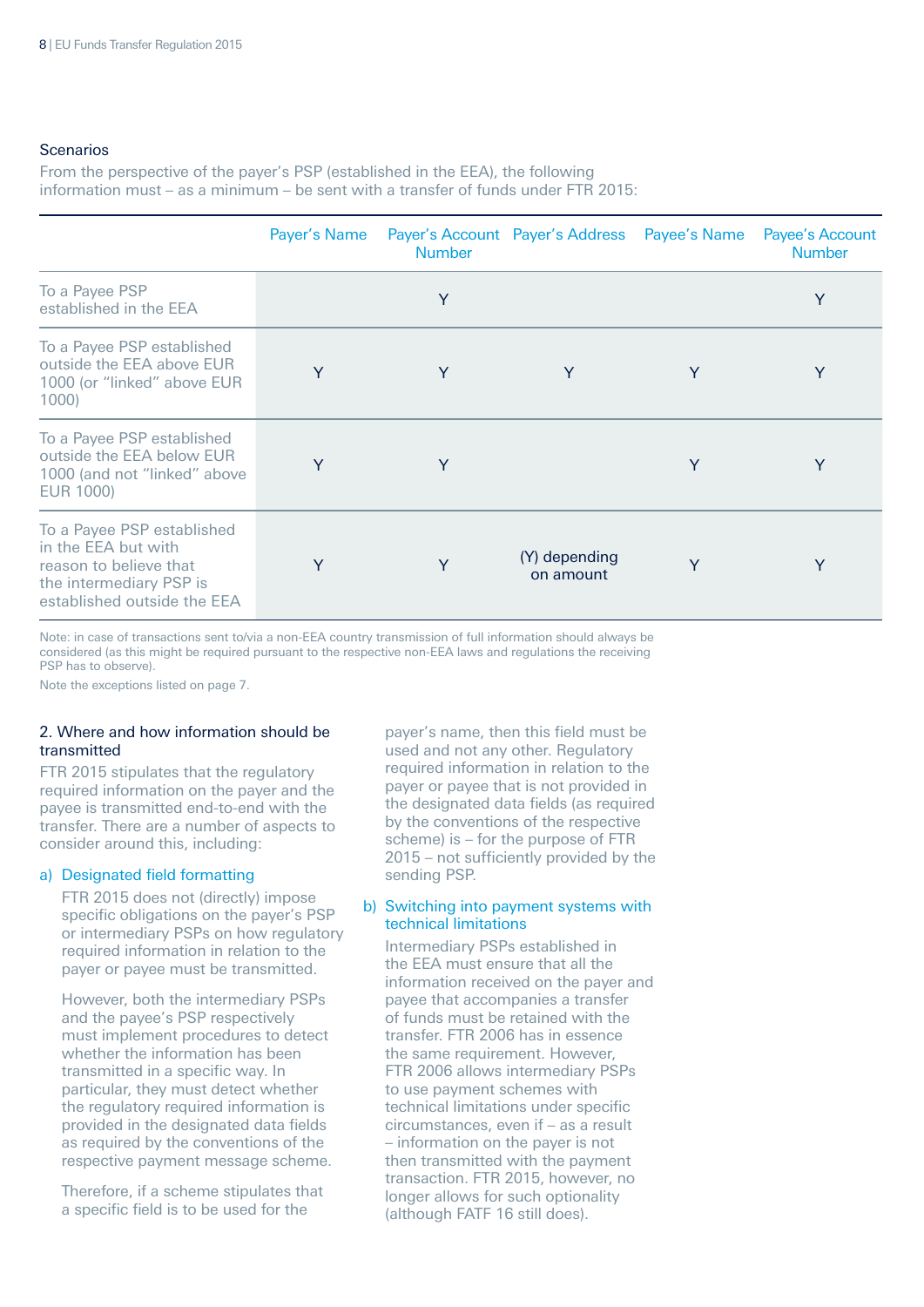This change in law is most relevant in cases where a cross-border transfer is switched into a local clearing scheme. For example, local clearing schemes in the EEA (currently) require that local IBANs are transmitted in the designated fields. As such, for cross-border transfers, the non-local payer's account number cannot be transmitted in the designated "payer's account number" field.

Although today's market practice is that intermediary PSPs switch cross-border transfers into local clearing by substituting the nonlocal payer's account number in the respective designated field with a local intermediary PSP's account number, such practice cannot continue under FTR 2015.

#### <span id="page-8-0"></span>3. Assurance of accuracy of payer information

As explained, the payer's PSP must ensure that the regulatory required information is transmitted with the transfer of funds.

- Regarding information on the payee, the payer must provide this information in the payment instruction to enable the payer's PSP to transmit the required information with the transfer.
- Regarding information on the payer, however, the payer's PSP must not only ensure that information is as such transmitted, the payer's PSP must also ensure (in other words, "verify") that this information is accurate (at least if the transaction amount exceeds EUR 1000). To comply with this requirement, a payer's PSP may rely on its existing KYC information on the payer. Accordingly, the payer's PSP can populate the regulatory required information from the payer's static KYC information to ensure its compliance with this requirement.

#### <span id="page-8-1"></span>4. Detection and verification requirements

#### a) Detection

Under FTR 2015, intermediary and payee PSPs must put in place effective procedures to detect whether the designated payment message data fields in relation to the payer/payee are filled using the characters or inputs admissible in accordance with the conventions of the respective system.

Pursuant to the ESAs' draft quidelines. the monitoring of transfers of funds in relation to these requirements should be in real-time. However, a PSP may assume that it complies with this requirement (already) if the system's validation rules meets certain requirements, in particular automatically prevent the sending/receiving of payments with inadmissible characters or inputs.

Furthermore, intermediary and payee PSPs must put in place effective procedures to detect whether the required (complete) information on the payer/payee has been transmitted (see table below for minimum information requirements).

Pursuant to the ESAs' draft guidelines, the procedures may consist of a combination of ex-post (including random and targeted sampling) and realtime monitoring (for high-risk transfers, as defined by the ESA).

In essence, these procedures require a "meaningful character check" as per market practice today. Obviously, meaningless information must be treated as though it was missing. Whereas these requirements already existed in relation to the payee's PSP and payer information, these requirements are now also extended to intermediary PSPs and payee information.

#### b) Verification (payee's PSP only)

In addition to the checks above, the payee's PSP must, under certain circumstances, verify the information received on the payee. The payee's PSP may, in this context, rely on its KYC process and respective proper identification of the payee. This requirement is an inverse of the verification requirement for the payer's PSP.

Nevertheless, it is unclear whether in this context – or at least in certain scenarios – a "name-number-check" must be conducted (see Section Three for further details).

These procedures require a "meaningful character check" as per market practice today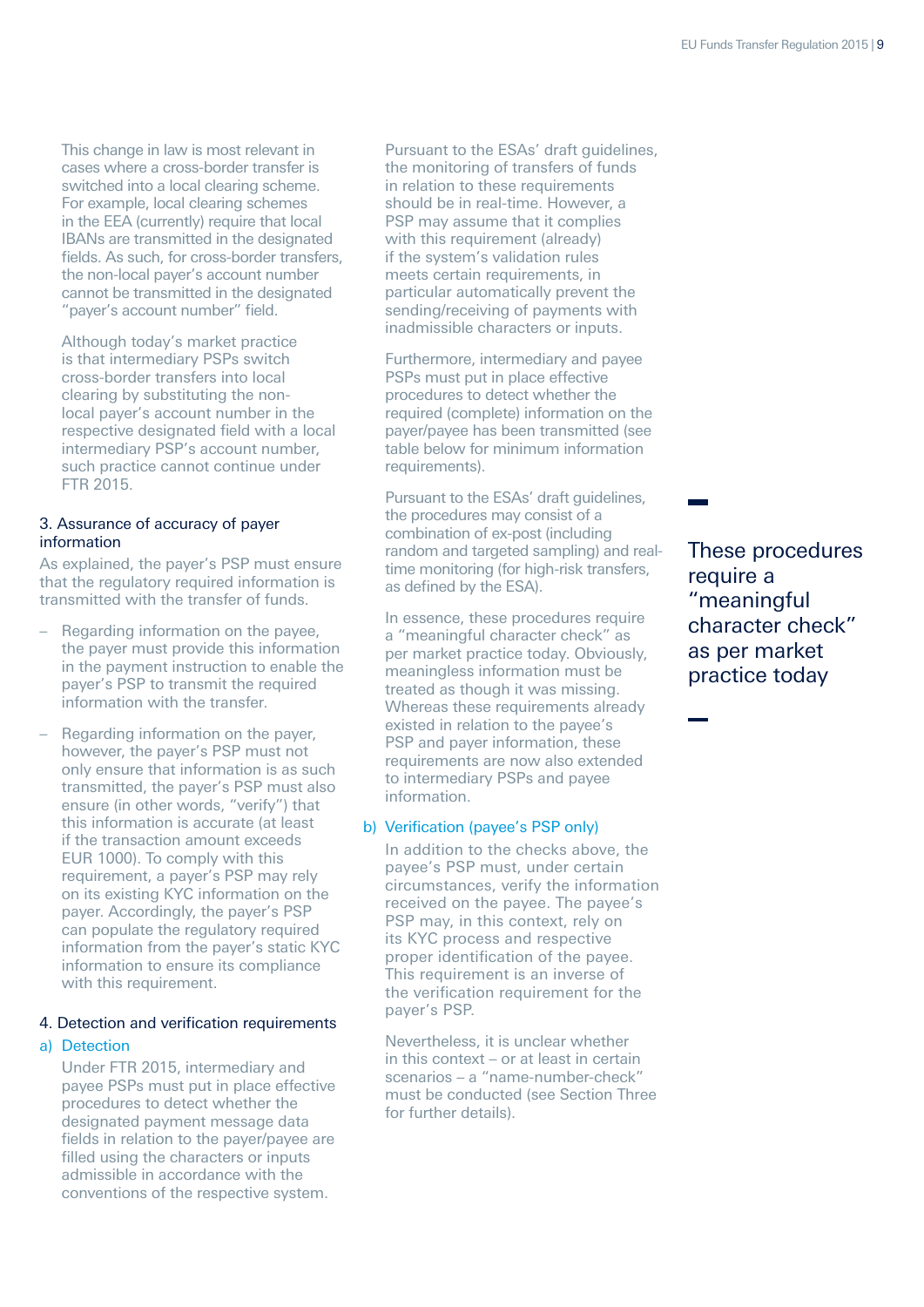|                                                                                                                                               |        | <b>Number</b> | Payer's Name Payer's Account Payer's Address Payee's Name |   | Payee's Account<br><b>Number</b> |
|-----------------------------------------------------------------------------------------------------------------------------------------------|--------|---------------|-----------------------------------------------------------|---|----------------------------------|
| From a Payer PSP established<br>in the EEA to a Payee PSP<br>established in the EEA                                                           |        | Y             |                                                           |   | Y                                |
| From a Payer PSP established<br>in the EEA to a Payee PSP<br>established outside the EEA<br>above EUR 1000 (or "linked"<br>above EUR 1000)    | Y      | Y             | Y                                                         | Y | Y                                |
| From a Payer PSP established<br>in the EEA to Payee PSP<br>established outside the EEA<br>below EUR 1000 (and not<br>"linked" above EUR 1000) | Y      | Y             |                                                           | Y | Y                                |
| From a Payer PSP<br>established outside the EEA                                                                                               | $\vee$ | Y             | Y                                                         | Y | Y                                |

#### Minimum information requirements: from an intermediary PSP (established in the EEA) perspective

Note the exceptions listed on page 7.

#### Minimum information requirements: from the payee's PSP (established in the EEA) perspective

|                                                 | Payer's Name Payer's Account Payer's Address Payee's Name<br><b>Number</b> |  | <b>Payee's Account</b><br><b>Number</b> |
|-------------------------------------------------|----------------------------------------------------------------------------|--|-----------------------------------------|
| From a Payer PSP<br>established in the EEA      |                                                                            |  |                                         |
| From a Payer PSP<br>established outside the EEA |                                                                            |  |                                         |

Note: For the payee's PSP it is irrelevant whether an intermediary PSP involved in the transactions chain is located inside or outside the EEA. The location of the payer's PSP only matters from the perspective of the payee's PSP.

Note the exceptions listed on page 7.

#### <span id="page-9-0"></span>5. Handling of insufficient information

The overall regulatory aim of FTR 2015 is to ensure full traceability of payment transactions as this can be a particularly important tool in the prevention, detection and investigation of money laundering and terrorist financing. The information requirements provide for a comprehensive system in this regard.

This includes the obligation imposed on PSPs to decide, using effective riskbased procedures, whether to execute, suspend or reject a transfer of funds, to request missing information (in instances where the transfer is not rejected) and, in case of repeated failures of other PSPs,

to inform competent authorities hereof, to issue warnings including setting of deadlines, and, in severe case, reject of all future payment transactions from that PSP up to even terminating the entire business relationship. In addition, missing or incomplete information must be considered as a factor for Suspicious Activities Reporting.

The following steps should help PSPs in handling instances of insufficient information:

a) Make a decision on execution and sending of request for information Intermediary PSPs and the payee's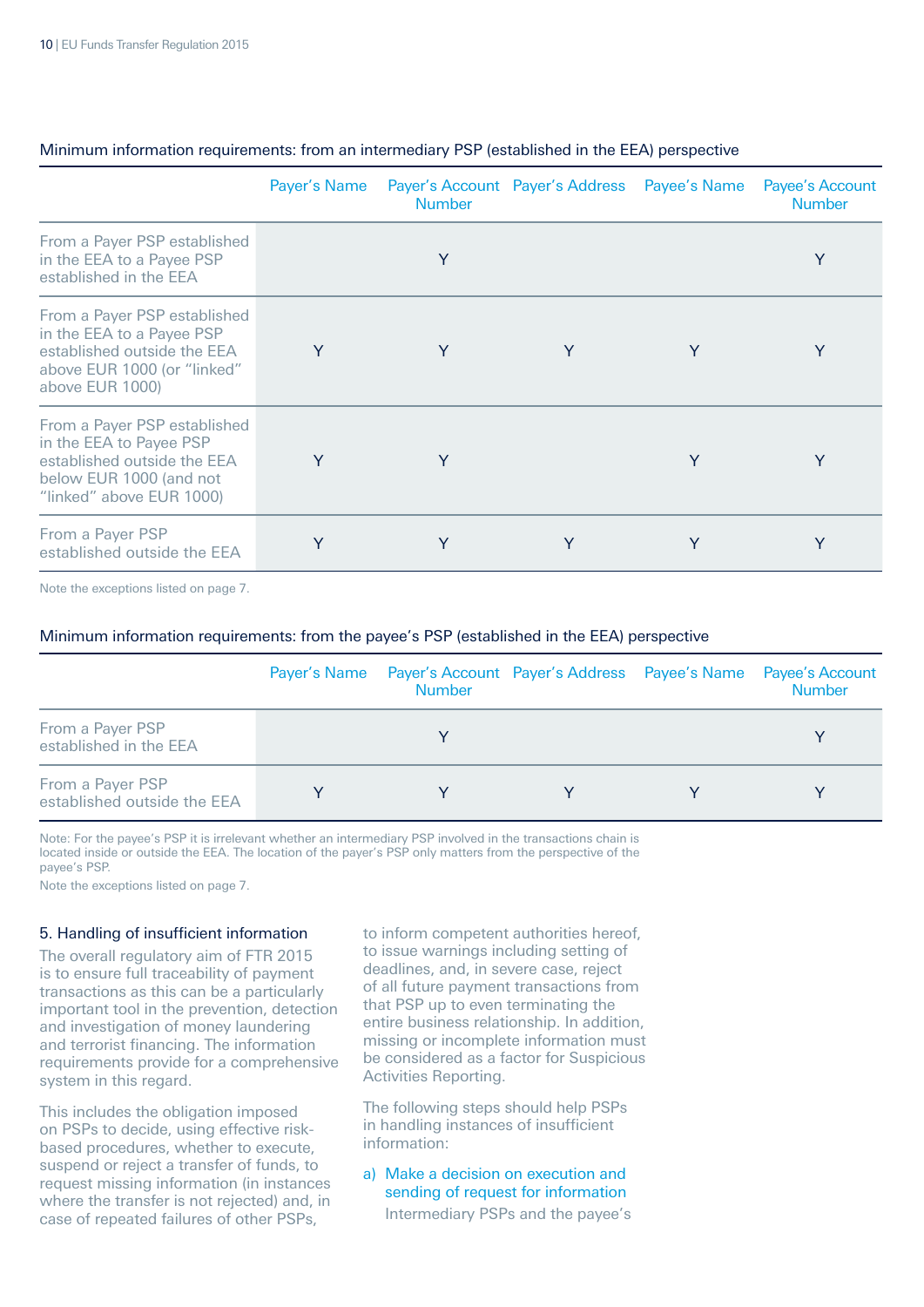PSPs must implement effective risk-based procedures to determine whether to execute, reject or suspend a payment transaction that is lacking the regulatory required (complete) information on the payer or the payee.

Although missing information can sometimes be cause for suspicion, it does not in itself point to money laundering or terrorist financing. As such, neither an in-principle rejection of all transfers missing information nor a suspension of such payments until the missing information can be obtained from the payer's PSP is required from a risk-based perspective.

Pursuant to the ESAs' draft quidelines. PSPs should consider the moneylaundering/terrorist financing risks associated with the individual transfer (in particular whether the type of information missing gives rise to concern, the transfer is from a high risk country).

Where a PSP decides not to reject a transfer that is missing regulatory required information it must send a request for the missing information. The same applies in instances where a PSP detects ex-post that information is missing. The payer's PSP, established in the EEA, is required to make available the regulatory required information within three working days of receiving the request for information (the information that must, at least, be made available depends on the location of the PSPs involved in the transaction chain and the transaction amount).

Pursuant to the ESAs' draft quidelines. PSPs established outside the EEA should be expected to reply to requests for information within five working days.

It is worth noting that even in instances where the minimum regulatory required information is not missing, the payee's PSP or intermediary PSP can still request additional information.

#### b) Repeated failures: appropriate follow-up actions

In instances where another PSP "repeatedly" fails to provide the required information, the receiving PSP must react and take the following socalled "additional steps":

- 1. Start with the issuance of warnings including setting of deadlines
- 2. And, should the PSP not adjust its behaviour even after warnings and deadlines:
	- Future transfers involving this PSP must be rejected
	- Or at worst the entire business relationship has to be terminated

In addition, the respective local competent authorities responsible for monitoring compliance with anti-money laundering and counter-terrorist financing provision must be informed if a PSP repeatedly fails to provide the required information, including the additional steps taken above.

Separate from the decision whether to execute, suspend or reject a transaction missing or incomplete information must be considered as a factor when assessing whether a transfer of funds, or any related transaction, is suspicious and whether it has to be reported to the EU Financial Intelligence Units (pursuant to AMLD IV).

#### Repeated failures: two challenges to overcome

#### 1. When is a PSP "repeatedly" failing to provide the required information?

FTR 2015 provides no guidance as to when failures must be considered "repeated". Pursuant to the ESAs' draft guidelines, PSPs may decide to treat other PSPs as repeatedly failing for different reasons, which may include either/ or a combination of quantitative and qualitative criteria.

#### 2. When and how should regulators be informed?

FTR 2015 also provides no guidance on the reporting cycle to local regulators, or on the level of details that must be provided. Pursuant to the ESAs' draft guidelines, regulators must be informed on repeated failures within one month, or earlier, if required by local law.

See Section Three of this whitepaper for further details on these issues.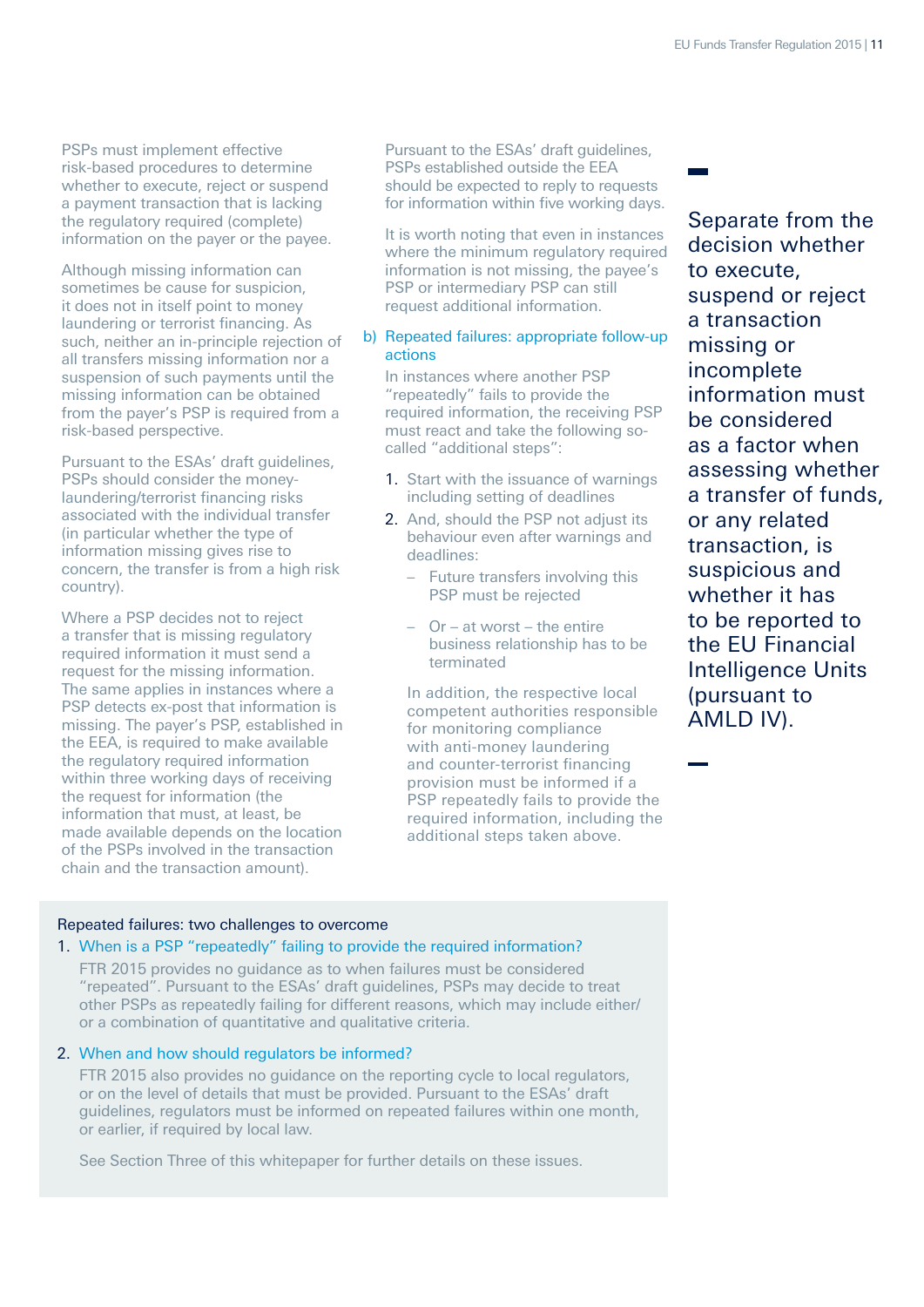In addition, national competent authorities responsible for monitoring compliance with AML/CTF provisions will, in instances of ambiguity or a lack of clear guidance, impose deviating requirements and expectations on PSPs – resulting in a fragmented regulatory landscape.

While the approach taken by the ESAs' in the draft guidelines provides PSPs some flexibility to accommodate for different risk scenarios, it also carries the risk of a fragmented regulatory landscape and disruptions in payment flows. Deutsche Bank would therefore welcome further dialogue during the consultancy phase to provide clarity with respect to key areas and topics.

#### Timeline

#### An impact on the entire industry

To be able to efficiently fight money laundering and the financing of terrorism, Deutsche Bank believes that a common understanding, as well as a consistent implementation/application of FTR 2015 requirements by PSPs and regulators, is vital.

Even seemingly small definitional ambiguities can have significant impacts on how different banks interpret FTR 2015 and, therefore, how they build their processes around it. This could impact the entire banking industry.



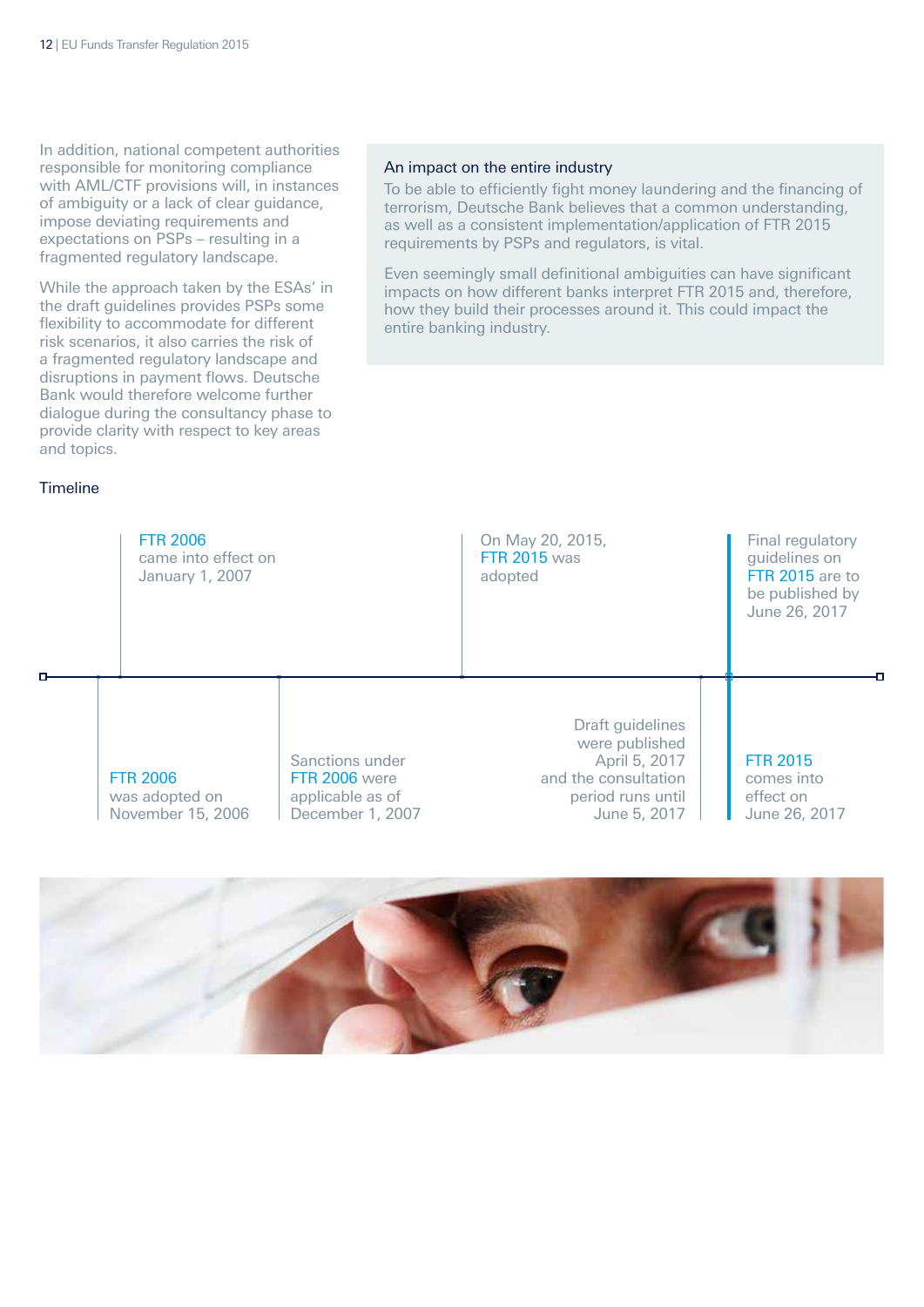### <span id="page-12-0"></span>Section Three: Overcoming the barriers to implementation

As explained, FTR 2015 leaves significant room for interpretation as it does not set out in detail what PSPs must do to comply.

While the ESAs' draft guidelines provide further clarity, they do not, however, aim to achieve maximum harmonisation of PSPs' approaches to complying with FTR 2015. Furthermore, the draft quidelines are limited in scope on measures to comply with Art 7, 8, 11 and 12 (detection requirements and handling of transfers with missing information) and to a limited extent Art 9 and 13 (suspicious activities assessment and reporting). Accordingly, questions remain, such as:

#### 1. What constitutes a "repeated failure"?

As discussed in Section Two, when another PSP repeatedly fails to supply the required information, the receiving PSP must react and take (successive) so-called "additional steps" in relation to the PSP and inform competent authorities on the repeated failure and the additional steps taken.

As aforementioned, while FTR 2015 provides no guidance as to when failures must be considered "repeated", pursuant to the ESAs' draft guidelines, PSPs may decide to treat other PSPs as repeatedly failing for different reasons, which may include either/ or a combination of quantitative and qualitative criteria.

As the potential consequences attached to repeated failures are significant, and since the respective regulatory reporting is not optional (but mandatory), a consistent understanding of the "trigger" is required both by PSPs and the respective competent authorities. The final guidelines should aim for maximum harmonisation in this regard and provide detailed requirements.

#### 2. What constitutes a "linked" transaction?

In certain scenarios to benefit from exemptions, or when determining whether required information has sufficiently been transmitted with a transfer, PSPs must be able to detect whether transactions are linked.

Whereas FTR 2015 does not provide any guidance, the ESAs' draft guidelines define at least those transactions as linked that are being sent:

- From the same payments account or the same payer to the same payee; and
- Within a short timeframe, for example within six months.

In light of the suggested timeframe of six months it is doubtful whether a payer's PSP would make use of the exemption, as it would require significant IT capabilities (likely outweighing any potential gains). Whereas a payer's PSP can choose to not make use of the exemptions, intermediary and payee PSPs do not share this liberty.

For example, in the case of a transaction where the payer's PSP is established inside the EEA and the payee's PSP is established outside the EEA, the payer's PSP may send transactions not exceeding EUR 1000 that do not appear to be linked to other payment transactions which, together with the payment transaction in question, exceed EUR 1000 without the payer's address.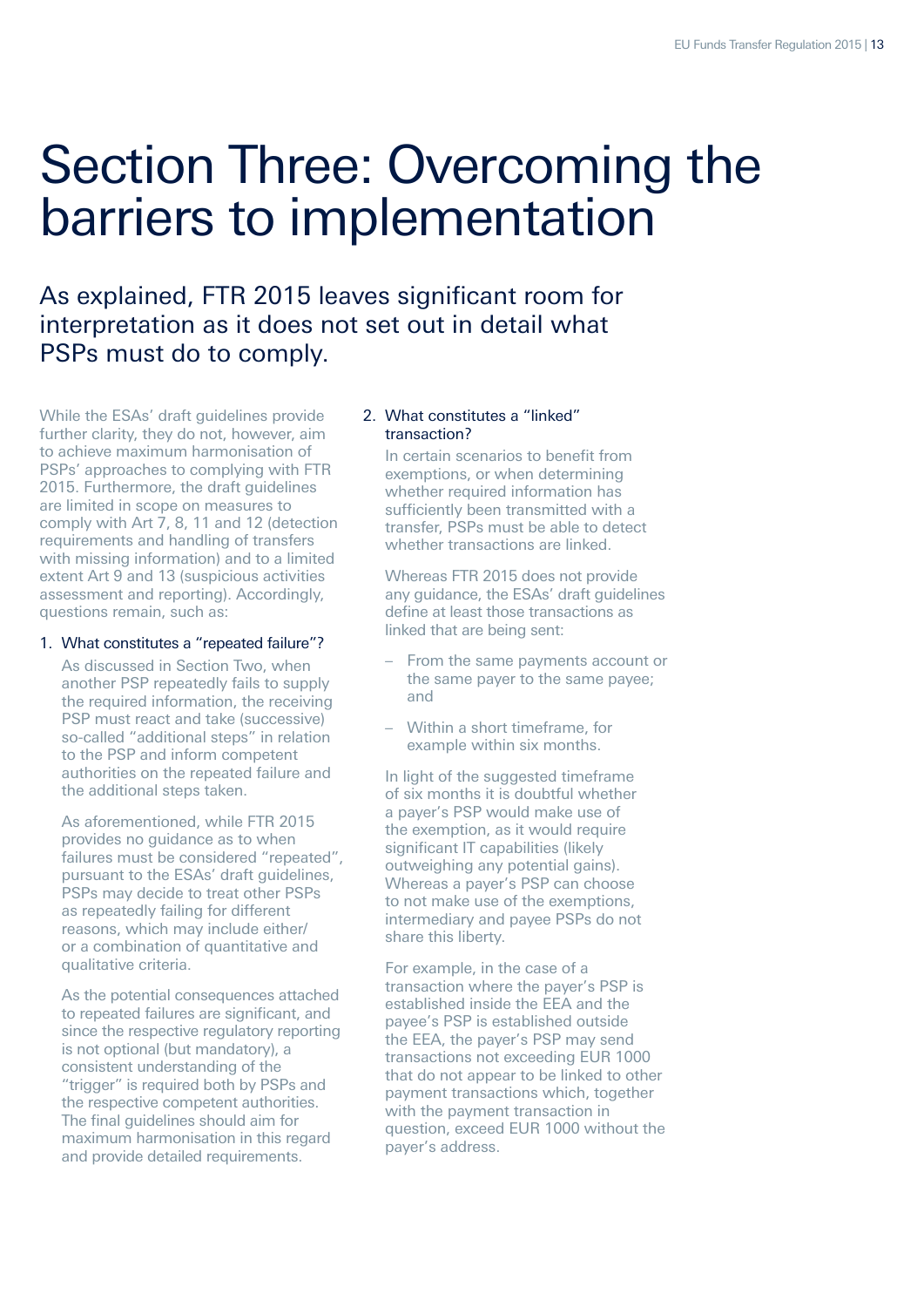Accordingly, an intermediary PSP that is established in the EEA must check, in these cases, whether transactions that are below EUR 1000 and that have been sent by the payer's PSP without the payer's address are linked to other transactions to determine whether required information is missing.

If intermediary PSPs must consider transactions in a timeframe of six months as potentially "linked", one conceivable reaction might be that intermediary PSPs will, as a matter of principle, not accept transactions without full information in this scenario.

It remains to be seen whether the definition of linked transactions will be further developed during the consultation phase.

#### 3. Is a name-number-check required?

<span id="page-13-0"></span>Pursuant to Art 7 of FTR 2015, the payee's PSP is required to (i) detect whether regulatory required information is transmitted in the designated fields and (ii) verify the accuracy of the information received on the payee in certain scenarios. It is unclear, whether as a result of this verification requirement, a name-number-check has to be conducted in certain scenarios or under certain conditions.

One interpretation is that, in instances where the payment is to be credited to a payee's payment account (and the payee's PSP has no reasonable grounds for suspecting money laundering or terrorist financing) pursuant to Art 7 (1) to (4) FTR 2015:

- For all intra-EEA payments, a namenumber-check is not required (Art 7 (3) in combination with para (2) (a). However;
- A name-number-check would be required (unless Art 7 (5) applies) for payments exceeding EUR 1000 (or that are "linked" above EUR 1000) where the PSP of the payer is established outside the EEA (Art 7 (3) in combination with para (2) (b)).

However, pursuant to Art 7 (5) such a verification check is, in principle, not required if the identity of the payee has already sufficiently been verified (e.g. in a proper KYC check during the onboarding process).

It is unclear, based on which information contained in a payment message if the payee's PSP should determine whether the preconditions are met for Art 7 (5) to apply, i.e. determination if the payee's identity is known ("verified"):

- Either based on the transmitted account number (as a result, whenever the transmitted account number matches an existing account where the account holder has been undergone proper KYC checks, the payment amount could be credited to that account without a name-number-check requirement).
- Or based on the transmitted payee's name (as a result, the name would effectively have to be matched with the account number, which would raise a question around what should be done in case of conflict).

Both of the above interpretations give rise to questions in relation to the overall framework of Art 7 (1) to (5) as intended by FTR 2015, which is why further guidance from the ESAs is required.

It could be argued that, as long as the transaction amount is credited based on the transmitted account number to an account where the account holder has undergone proper KYC checks, the intention of FTR 2015 in this context is met:

A known ("verified") account holder would be credited. If that account holder was not the recipient actually intended by the payer, a potential money-laundering or terrorist financing attempt by the payer would in any case have failed.

In addition, this interpretation of the regulatory requirements of FTR 2015 would also be in line with civil liability rules put in place by the Payment Service Directives (PSD) 1 and 2, which allows for execution of payments based solely on account numbers.

Pursuant to PSD1, and now PSD2, the payee's PSP may credit a transaction solely based on the transmitted payee's account number to an account and will not be liable for damages in case the transmitted payee's account number is incorrect.

However, FTR 2015 imposes regulatory requirements on PSPs and as such these regulatory requirements would, as a matter of principle, prevail in this context over these civil liability rules.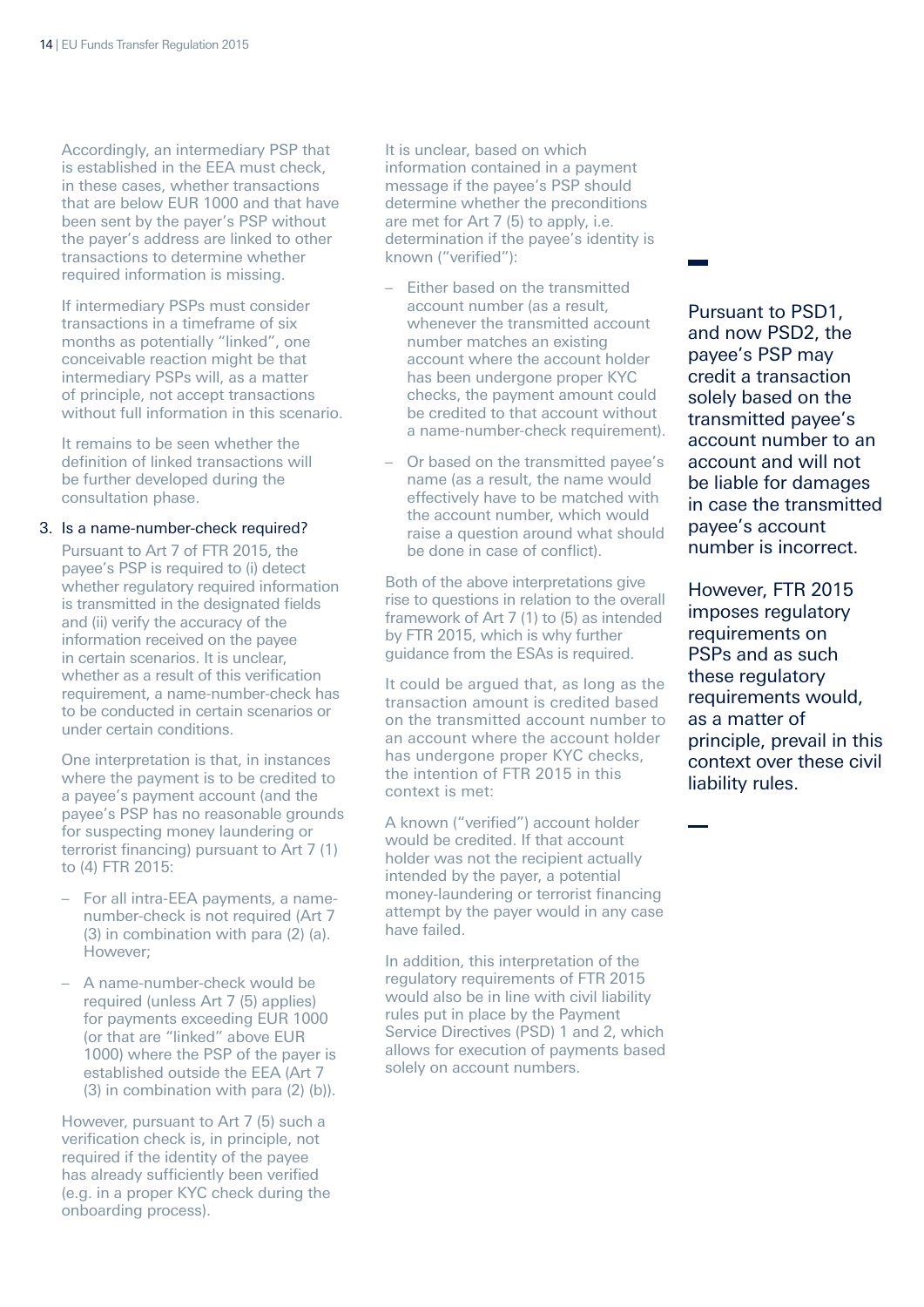#### <span id="page-14-0"></span>4. Application of FTR 2015 on the processing of SEPA Direct Debits

In principle, direct debits are (in the same way as credit transfers) in scope of FTR 2015 requirements, since direct debits qualify as "transfers of funds" (Art 3 (9) (b)). Applied to the specifics of a private law SEPA Direct Debit (SDD) scheme, this – pursuant to Deutsche Bank's interpretation – leads to the following requirements and open questions:

#### a) Collections

The payee initiates the SDD via the payee's PSP that sends the collection through a "Cash Settlement Mechanism" (e.g. an automated clearing house or other mechanism) to the payer's PSP.

The collection itself is not a transfer of funds; instead it is a payment instruction (see SDD Rulebooks) as the funds are only moved on settlement day. FTR 2015, however, clearly differentiates between a "transfer of funds" and the "instruction to a transfer" and does not impose any obligations in regard to the latter. Furthermore, the information transmission requirements of Art 4 (et sqq.) are imposed on the PSP of the payer, whereas the collection is sent by the PSP of the payee. Accordingly, when applying FTR 2015 (directly), the payee's PSP has no FTR 2015-related requirements to fulfil when sending a collection.

However, taking into account the background and purpose of FTR 2015, and the legislator's clear intention to, in principle, have direct debits falling under the scope of the regulation, there may be an opportunity to consider (in theory, at least, given that clear guidance from the European Supervisory Authorities is required) an "analogue application" of FTR 2015 requirements for collections.

If this were the case, the payee's PSP, when sending a collection (the first "analogue application"), would have to comply with the information transmission requirements of Art 4 ("second analogue application"). When applying the requirements of Art 4 on the payee's PSP (instead of

the payer's PSP) – and in particular when taking into account the verification requirements of Art 4 (4) and (5) – one would have to apply the information transmission requirements inversely.

In other words, the payee's PSP would have to ensure that depending on the scenario (i) the name, account number and address of the payee and (ii) the name and account number of the payer are transmitted with a collection.

Under no circumstances could it be argued that the payee's PSP has to ensure the transmission of payer's address when submitting the collection, as this line of reasoning would contravene the entire thought process taken to argue that the payee's PSP has to observe information transmission requirements when sending a collection.

#### b) Debit of the payer's payment account

On settlement day, the payer's PSP debits the payer's account (if the correct conditions are met, including sufficient credit etc.). However, the payer's PSP only debits the payment account of the payer and does not initiate a payment transaction to the payee. Therefore, the payer's PSP is not required to ensure that certain information accompanies a transfer to the payee as there is not, in fact, a "transfer" to the payee.

#### c) Settlement

Inter-bank settlement is out of scope of FTR 2015.

Further guidance from the ESAs would be welcomed as to whether, and how, FTR 2015 requirements shall be applied to SDD, in particular to the processing of collections.

Participants of the SDD scheme are recommended to process collections in accordance with the (private law) rules of the scheme. That said, participants must carefully assess – in accordance with the final guidelines – if and when information missing in a collection must be treated as a breach of FTR 2015 requirements.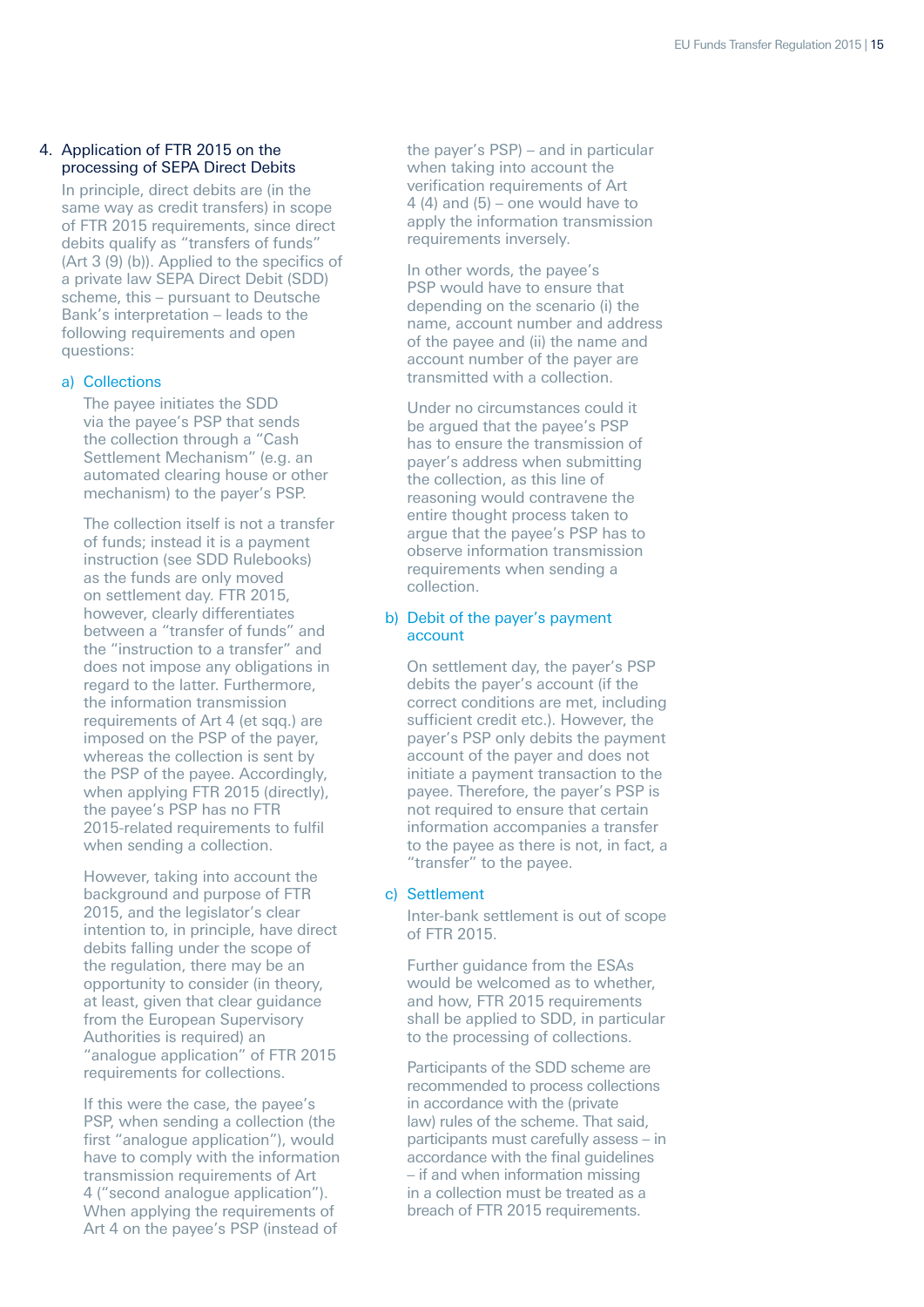### Conclusion: FTR's potential impact: a call to action

To prevent unnecessary disruption to payment flows or a fragmented regulatory landscape, and, even more importantly, to ensure the safest possible regulatory framework for combating money laundering and terrorist financing, combined efforts from all stakeholders are essential.

Deutsche Bank, in its role as a market leading payments clearer and industry player, is committed to supporting the ESAs' consultancy on the guidelines crucial to achieve a common understanding and application of FTR 2015 requirements.

Despite the many practical challenges, Deutsche Bank welcomes FTR 2015's ambitions and objectives. This is a necessary progression towards enhanced anti-money laundering and counterterrorist financing practices, which holds, above all, the safety of the society we serve as its key priority.